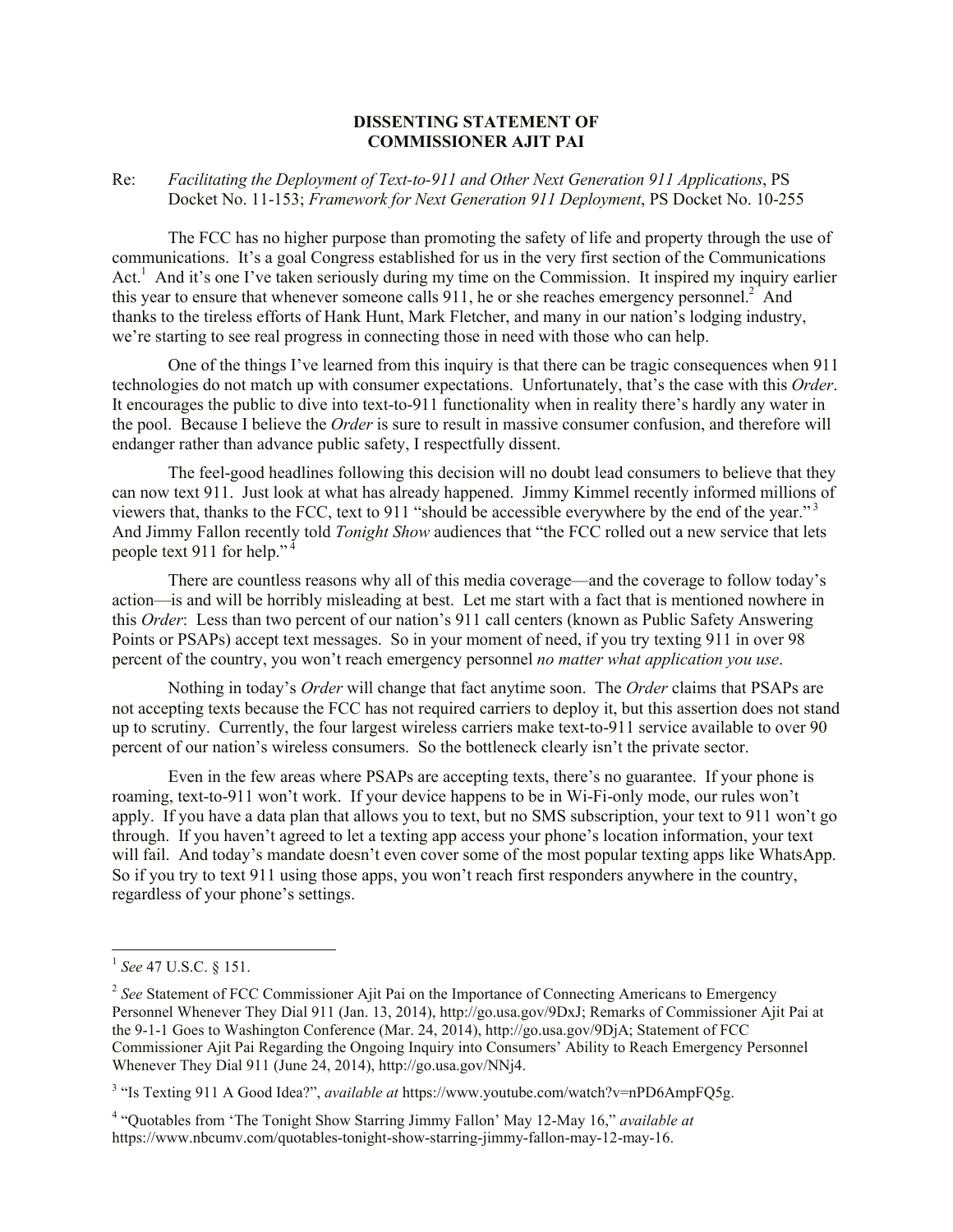Put simply, we're adopting a patchwork approach that exposes consumers to numerous pitfalls. When a domestic violence victim is desperate, when the deaf or hard-of-hearing need help, we can't expect them to navigate the intricacies of these rules—to somehow intuit the precise operating mode of their phone or know whether their app is "interconnected" as defined by the FCC. Indeed, the Commission itself has recognized that confusion about text-to-911 will harm consumers. That's why we adopted bounce-back rules just last year: to mitigate consumer confusion.<sup>5</sup>

To be sure, we need to ensure that our 911 rules keep pace with changes in technology and consumer usage. But we must do so guided by a fundamental principle that dates back to the days of Hippocrates—first, do no harm. This *Order* doesn't meet this standard. How many Americans will waste precious seconds during an emergency attempting in vain to text 911 because of it—seconds that could make all the difference? I fear that the answer will be too many.

Another casualty of this *Order*, and an ironic one, is that it will delay, if not disrupt, the proconsumer transition of public safety technology from SMS to NG911. NG911 is not based on SMS, but rather on the Internet Protocol, or IP. By allowing IP-based text messaging, NG911 will genuinely benefit consumers. NG911 systems are built with redundancy in mind, and the use of IP allows widespread interoperability. NG911 will have built-in capabilities that will allow all consumers, including those with speech or hearing disabilities, to have reliable, real-time text communication with emergency responders.

In short, NG911 is truly a life-saving advancement. That's why Congress,<sup>6</sup> public safety organizations,<sup>7</sup> and industry<sup>8</sup> have all urged the Commission to focus its efforts on accelerating the deployment of NG911—the public safety component of the overall IP Transition.

By contrast, SMS has inherent limitations that, for 911 purposes, render it inappropriate for use as anything other than an interim, stop-gap measure. SMS messages can be delayed, lost, or delivered out of sequence. I've experienced that when I send SMS messages, and I'm sure many of you have as well.

These limitations might not matter for everyday communication. But they can have serious consequences in an emergency. Indeed, the FCC's own Communications Security, Reliability, and Interoperability Council (CSRIC) highlighted SMS's limitations in detail at the beginning of our rulemaking process. It stated back then that "there remains disagreement about whether this method of access should even be considered for 9-1-1 because of its unreliability and other factors."<sup>9</sup> Commenters have told us the same is true now.<sup>10</sup>

 $\overline{\phantom{a}}$ 

<sup>5</sup> *See Facilitating the Deployment of Text-to-911 and Other Next Generation 911 Applications; Framework for Next Generation 911 Deployment*, PS Docket Nos. 11-153, 10-255, Report and Order, 28 FCC Rcd 7556, 7626 (2013) (Concurring Statement of Commissioner Ajit Pai).

<sup>6</sup> *See* Middle Class Tax Relief and Job Creation Act of 2012, Pub. L. No. 112-96, §§ 6501–09, 126 Stat. 156, 237– 45 (2012) (containing the Next Generation 9-1-1 Advancement Act of 2012).

<sup>7</sup> *See, e.g.*, NENA Reply at 5.

<sup>8</sup> *See, e.g.*, Microsoft Comments at 2; *see also* Bandwidth.com Comments at 4.

<sup>&</sup>lt;sup>9</sup> CSRIC 4B, Transition to Next Generation 9-1-1, Final Report at 9, 53–54, 107 (Mar. 14, 2011), http://go.usa.gov/NmfB; *see also Facilitating the Deployment of Text-to-911 and Other Next Generation 911 Applications, Framework for Next Generation 911 Deployment*, PS Docket Nos. 11-153, 10-255, Notice of Proposed Rulemaking, 26 FCC Rcd 13615, 13622, para. 20 (2011) (*2011 Notice*) (discussing the CSRIC report).

<sup>&</sup>lt;sup>10</sup> *See, e.g.*, MediaFriends, Inc. (d/b/a HeyWire) Comments at 8 ("Text messages, in its current native form is a 'lossy' communications mechanism, meaning that there is no 100% guaranteed delivery of messages. In addition, a person may or may not receive an error message that their Text-to-911 did not successfully get delivered as the technology employed by the ecosystem . . . could span multiple entities that may or may not be aware of handoffs of messages between one another.").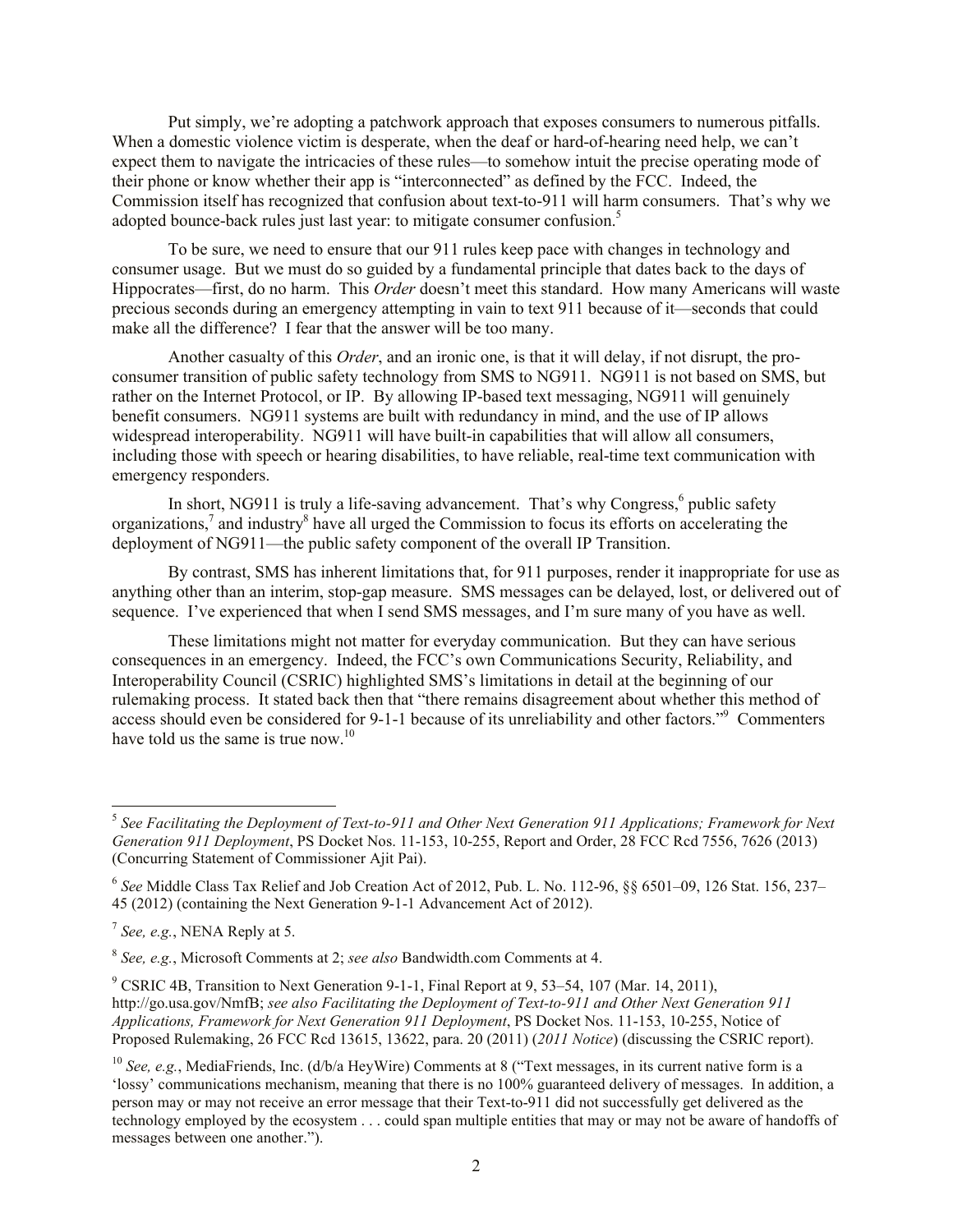Small wonder, then, that when we launched this proceeding in 2011, we did so with the clear purpose of accelerating the deployment of NG911.<sup>11</sup> For we knew even then that SMS-based text-to-911 was an unsatisfactory legacy technology that would not be part of the NG911 world.

But where have we ended up? We've lost sight of the forest for the trees. The *Order* says little about the NG911 transition and does even less to advance it. Instead, it attempts to construct a detailed text-to-911 regime based entirely on the legacy SMS network. And the proposed rulemaking portion of the *Order* compounds this error by seeking comment on how we can graft additional and even more detailed requirements onto the SMS network.

More importantly, the record shows that diving down this rabbit hole will only impede the NG911 transition. As one commenter put it, "this approach takes industry off the path to NG911."<sup>12</sup> Another stated that "[r]equiring carriers to divert resources in this manner will only serve to delay the deployment of next generation emergency services, including robust text-to-911 service."<sup>13</sup> The National Emergency Number Association (NENA) echoed these concerns, observing that "solutions premised on legacy network elements and concepts . . . will not form part of the long-term NG9-1-1 ecosystem."<sup>14</sup> In short, this *Order* will serve to frustrate, not further, the deployment of NG911—a 21st century public safety technology that actually *will* enable reliable text and multimedia messaging.

Consumer confusion and delay of NG911 aren't the only flaws in the *Order*. The cost-benefit analysis is another. It overstates the benefits by assuming that text-to-911 is available nationwide, even though we know the reality is quite the opposite. On the other side of the ledger, the analysis does not account for the tragic costs that will result from consumer confusion. Nor does it contain any discussion of the costs interconnected app providers will incur as a result of the *Order*'s approach, which requires them to use—and pay for access to—other company's software and networks.<sup>1</sup>

Additionally, this *Order* leaves far too many technical questions—some of them quite fundamental—unanswered. Who is responsible for transmitting bounce-back messages to consumers now that over-the-top (OTT) apps will be invoking the device's native SMS software—the OTT provider or the wireless carrier? Will any reply messages from a PSAP be delivered to the OTT app or will it go instead to the device's native text messaging app? Will consumers sending a 911 text from their OTT app really need to press send twice—once when they use their OTT app and then a second time when that app invokes the native SMS—as the item suggests? Will the FCC allow a migration from SMS to IP-based messaging if the only feasible method for delivering OTT texts relies on the SMS network? This decision offers no guidance at all on these and many other technical issues.

Moreover, the *Order*'s legal foundation is flawed. To highlight just one issue, it nowhere explains the statutory basis for the mandate that third-party apps be given access to a phone's SMS-API. The SMS-API is the set of instructions that tells the phone how software components should interact with

l

<sup>11</sup> *See 2011 Notice*, 26 FCC Rcd 13642–55, paras. 68–103.

<sup>12</sup> Bandwidth.com Comments at 4.

<sup>&</sup>lt;sup>13</sup> T-Mobile Comments at 3.

<sup>&</sup>lt;sup>14</sup> NENA Reply at 5.

<sup>&</sup>lt;sup>15</sup> See Order at App. A, Rule 20.18(n)(11) (adopting an "*Access to SMS networks*" rule which requires CMRS providers that offer SMS to "allow access by any other covered text provider to the capabilities necessary for transmission of 911 text messages originating on such other covered text providers' application services").On this point, the item claims that "CMRS providers need not play an active role in the routing of" interconnected app providers' texts. *Order* at para. 50. But this statement can't be squared with the *Order* itself, which requires CMRS providers to carry those texts over their own SMS networks, process them at their own Text Control Centers, and then deliver them to PSAPs.